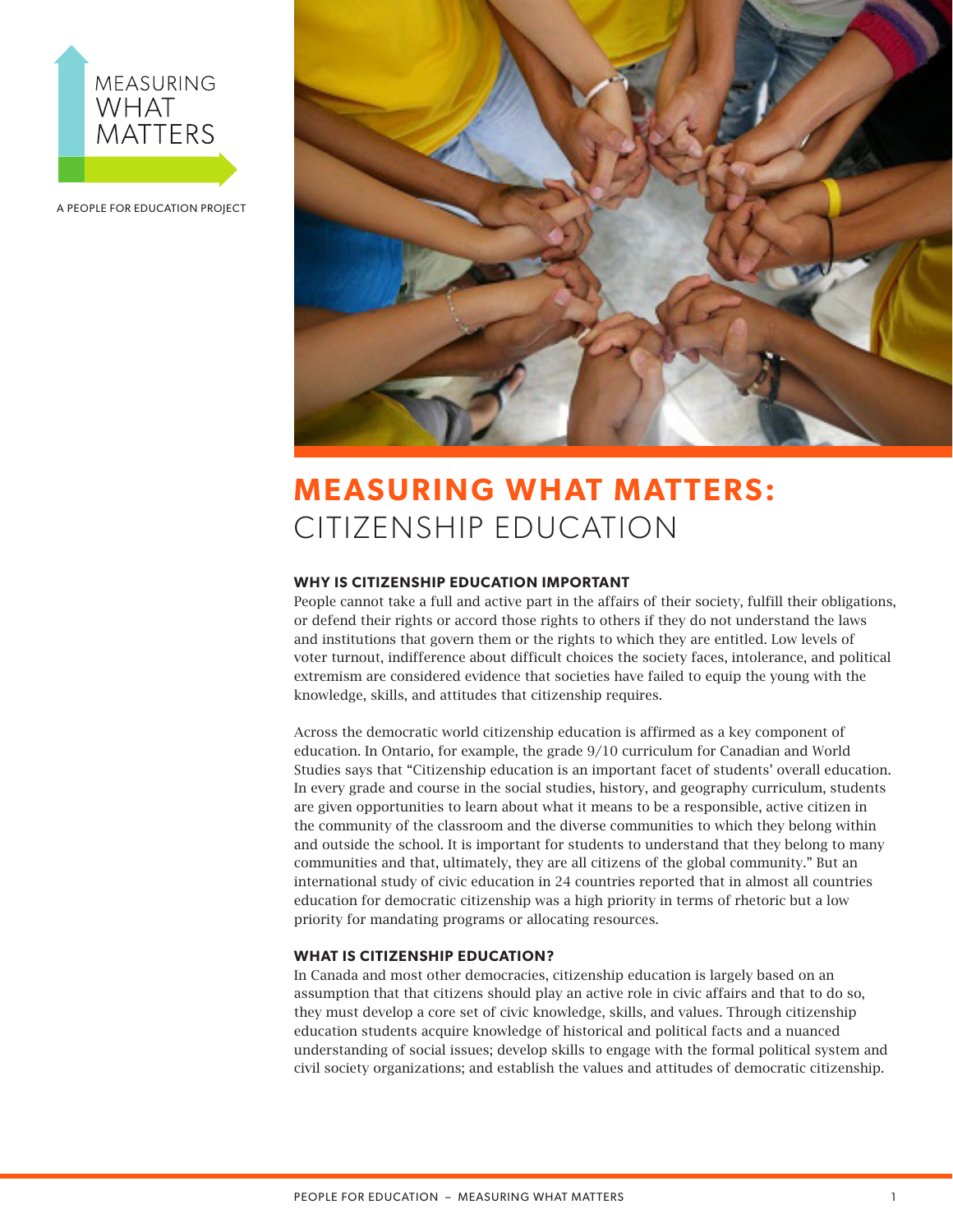## **HOW DO SCHOOLS FOSTER CITIZENSHIP?**

## KNOWLEDGE ACQUISITION

Schools teach the key concepts of democratic citizenship. When they are successful, students are able to define each concept, list its critical attributes, explain how the concept has changed across time and contexts and describe the way the concept is demonstrated in their own society. This knowledge base is insufficient for the development of active civic engagement. For this to occur, students need to go beyond factual knowledge to develop an understanding of the tensions, positions, and possibilities for the concepts in their own context. They should be able to articulate a tentative position of their own regarding how the concepts or idea should be demonstrated in their time and context. Box 1 contains an illustration of the development of the concept *consent of the governed*, including an illustration of the contemporary tensions and possibilities that students might consider and an illustration of a position that they might adopt.

BOX 1. Concept Development **Key Concept**

Consent of the Governed

#### **Definition**

The authority to govern is derived from the people who are governed.

#### **Critical Attributes**

Government representatives are selected by citizens. There are ways other than voting – Athenians choose representatives for councils and juries by lot; they weren't all that keen on voting

#### **Changes Across Time And Context**

In Ancient Athens women, foreigners and slaves were excluded from voting. In Canada, voting rights have been denied to women, non-landowners, Canadians of Asian ancestry, Aboriginal Canadians, prisoners, federal judges.

#### **Contemporary Manifestation**

Canada holds elections every 4 years or sooner if parliament is dissolved. Political parties nominate candidates to run for election in 308 ridings. Citizens vote for one candidate in their riding. The candidate winning the largest number of votes wins a seat in the House of Commons, the party with the largest number of seats forms government and the leader of that party becomes the prime minister.

#### **Contemporary tensions and possibilities**

Canada's electoral system often leads to the election of governments with much less than 50% of the vote. These election results arguably do not reflect the will of the people. Other jurisdictions employ a range of ways to try to better reflect the will of the people such as run offs, preferential ballots and proportional representation. The first two focus on making sure a candidate has the support of more than 50% of the electorate, the last is based on the percentage of the popular vote they obtain, which often leads to minority and coalition governments

#### **Tentative position**

Canada should adopt a proportional election system.

#### ENDNOTES

1 Torney-Purta, J., J. Schwille, and J. A. Amadeo. Civic Education across Countries: Twenty-Four Case Studies from the Iea Civic Education Project. Amsterdam: International Association for the Evaluation of Educational Achievement, 1999.

2 Kerr, D., Keating, A. and Ireland, E. (2009). *Pupil Assessment in Citizenship Education: Purposes, Practices and Possibilities. Report of a CIDREE Collaborative Project*. Slough:NFER/CIDREE.

## SKILL DEVELOPMENT

Schools help students develop the skills that students require for effective citizenship through other areas of the curriculum. For example, the language arts develop the capacities of reading, writing, speaking and other forms of communication that are absolutely essential for effective citizenship.1 Schools also contribute to the development of skills uniquely oriented toward citizenship through civic projects in which students engage in civic writing and speaking. Writing and presenting to politicians and policy makers for a clear and genuine civic purpose enhances the development of the particular skills of persuasive writing and speaking.<sup>2</sup>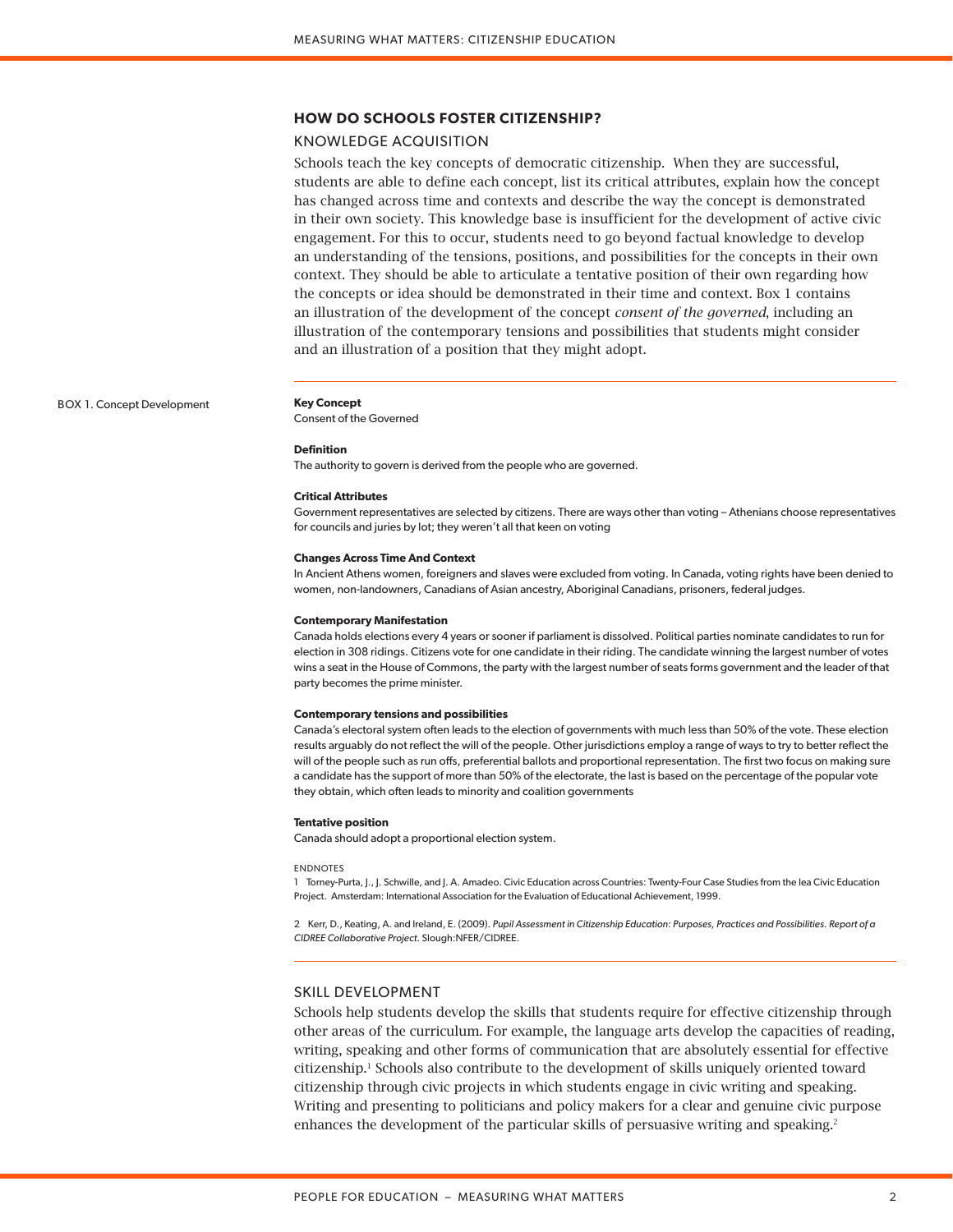## DEVELOPING VALUES AND ATTITUDES

In addition to knowledge and skills, schools contribute to the development of the disposition to act in ways that are consistent with democratic values, such as recognizing and valuing different perspectives, distinguishing between a person and the argument the person in making, avoiding bias and distortion in the presentation of one's own argument. There are competing ideas about what constitutes democratic values, but there are some consistent themes.3 Approaches to citizenship education that allow for student voice and active engagement in schools and communities have a significant impact in fostering these kinds of democratic values and dispositions.4

There are concepts and standards of reasoning that students must learn in order to help them rationally address the decisions they must make as adult citizens. One of them is the ability to distinguish between facts and values, and to know the standards that apply in evaluating each. Another is the inclination and ability to gather factual evidence relevant to one's decisions. Related to this is the ability and disposition to reason accurately in making decisions. Respect for evidence and reason are essential both to personal decisions and the decisions one makes about the kind of society one wants.

In a democratic and socially cohesive society, people must be capable of understanding the impact of their behaviour and decisions on others. In order to do this, they need to imaginatively take the role of another. They need to judge their own actions from the perspective of other people. They need to consider the consequences of the actions they advocate. For this to happen, students need to be able to imagine the consequences of everyone taking the course of action proposed. And they have to be able to judge that proposed course of action in terms of those consequences.

## STUDENT VOICE AND ACTIVE ENGAGEMENT

The explicit development of citizenship knowledge, skills and dispositions through the instructional process requires complementary effort to promote student voice and active engagement in school decision-making because the latter can and do have a significant impact in fostering democratic values. As Meria Levinson points out, "Research over the past forty years, across dozens of countries, has conclusively demonstrated that students' belief that they are 'encouraged to speak openly in class' is a 'powerful predictor of their knowledge of and support for democratic values, and their participation in political discussion inside and outside school.'"1 In other words, the climate of the classroom and school must also be conducive to the active engagement of students and to the expression of their ideas. Without such complementarity, it is likely that students make be able to verbalize the concepts and ideals of democratic citizenship but unlikely to value them and put them into practice.

These capacities and dispositions are essential to maintaining a democratic society. They must be developed systematically under the guidance of teachers who have sufficient preparation and the resources needed to examine ideas and the implications of those ideas for action. And, if we are serious in valuing the development of these abilities and dispositions, skills and knowledge, they should be assessed in the same way that we assess reading, writing, and mathematics.

## **HOW IS CITIZENSHIP AND CITIZENSHIP EDUCATION MEASURED?** ASSESSMENT AT THE CLASSROOM LEVEL

In classrooms there are numerous opportunities for assessing whether students have learned and can apply the key concepts of democratic citizenship. Are the students able to define the concept? Can they list the critical attributes of the concept and explain how the concept has changed across time and contexts? Are they able to describe the way the concept is demonstrated in their own society?

In a democratic and socially cohesive society, people must be capable of understanding the impact of their behaviour and decisions on others. In order to do this, they need to imaginatively take the role of another. They need to judge their own actions from the perspective of other people. They need to consider the consequences of the actions they advocate.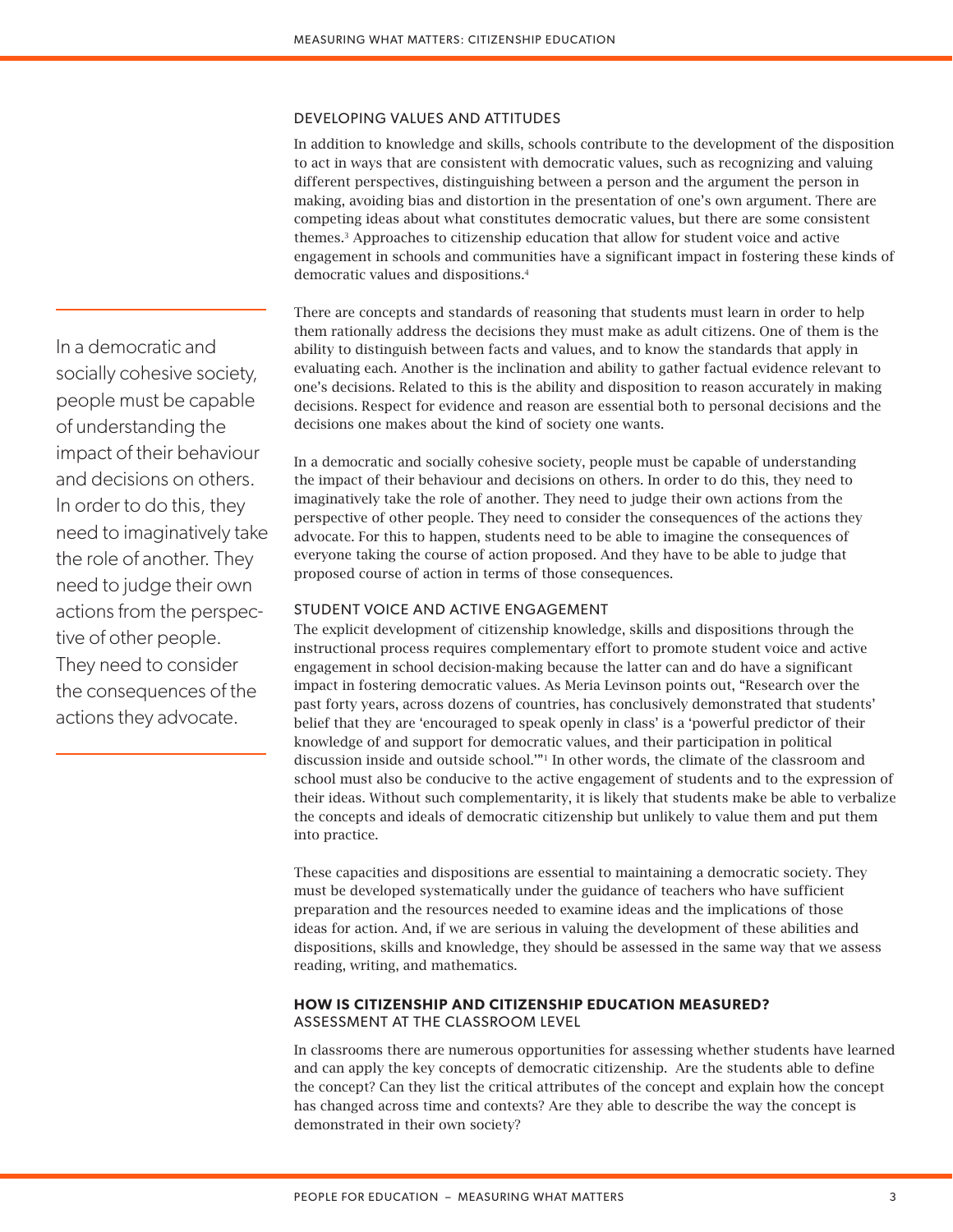Once they understand the key concept and its critical features, can they apply what they have learned? Are the students able to go beyond factual knowledge to develop an understanding of the tensions, positions, and possibilities for the concepts in their own context? Are they capable of articulating a tentative position of their own regarding how the concept should be demonstrated?

## PERFORMANCE STANDARDS

Standards by which student performance can be assessed are typically developed by a large number of educators. The standards help students, teachers, parents, and administrators to understand what students must be able to do when they apply the knowledge or skills they have acquired to situations they are likely to encounter every day.

Performance standards for democratic citizenship would support student democratic understanding. Teachers can use them to assess individual student performance or students who need additional support. Doing so, would make democratic citizenship goals and objectives in the curriculum concrete for students and their parents or guardians.

### LARGE SCALE ASSESSMENT

Little is known on a pan-Canadian basis about the civic knowledge, skills and values of Canadian students or about citizenship education practices in Canadian schools. Outside of Canada, a number of jurisdictions mandate large-scale assessments of civic learning. In the U.S., civics is part of the National Assessment of Educational Progress; in Australia, the National Assessment Program includes civics and citizenship. Both assessments also include surveys for schools, teachers, and students about how citizenship is addressed in curricular, co-curricular, and extracurricular activities.

## TAKING CITIZENSHIP EDUCATION SERIOUSLY

If we are serious about Canadians taking a full and active part in the affairs of their society, fulfilling their obligations as productive and contributing members of society, defending their rights and according those rights to others, they must understand the laws and institutions that govern them and the rights to which they are entitled. If we expect citizenship education to encourage high levels of voter turnout, to stimulate interest and ability to make difficult choices about the issues society faces, to promote tolerance, and diminish political extremism, students must acquire the knowledge, skills, and attitudes that active and engaged citizenship requires. Taking citizenship education seriously also requires thoughtful assessment.

## **ENDNOTES**

1 Hughes, Andrew S. "Understanding Citizenship: A Delphi Study." *Canadian and International Education* 23 (1994): 13-26.

2 CSV. *CSV Reports on Citizenship in the Curriculum: One Year On*. London: CSV, 2003. CSV. *CSV Reports on Citizenship in the Curriculum: Two Years On*. London: CSV, 2004

3 George Schöpflin, Liberal Pluralism and Post Communism, in *Can Liberalism be Exported? Western Political Theory and Ethnic Relations in Eastern Europe*, eds. Will Kymlicka and Magda Opalski (Oxford: Oxford University Press, 2001), p. 110.

4 Levinson, Meira. "Diversity and Civic Education." In *Making Civics Count: Civic Education for a New Generation*, edited by David E. Campbell, Meira Levinson and Frederick M. Hess, 89-114. Cambridge, MA: Harvard Education Press, 2012, p. 97.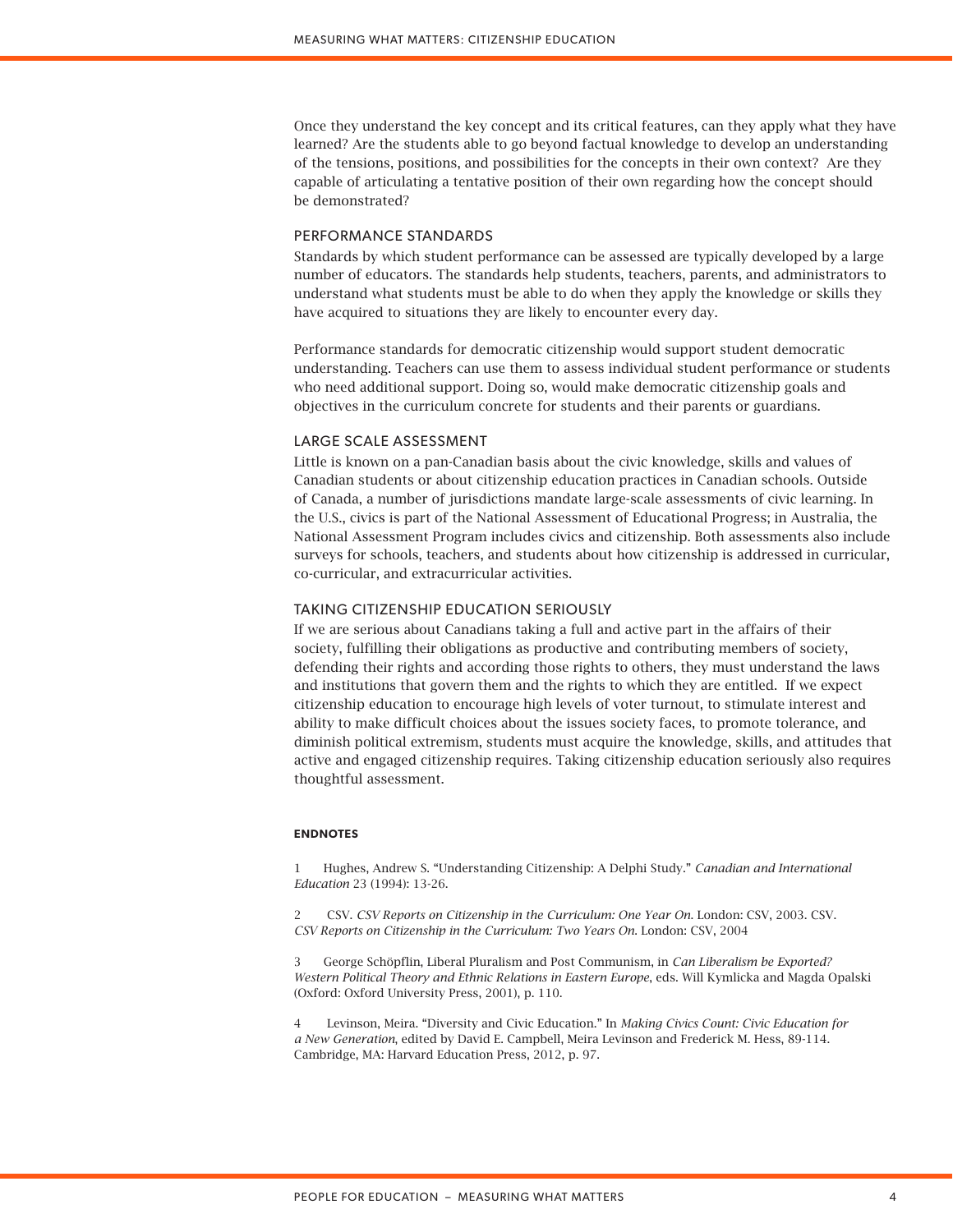People for Education – working with experts from across Canada – is leading a multi-year project to broaden the Canadian definition of school success by expanding the indicators we use to measure schools' progress in a number of vital areas.

The domain papers were produced under the expert guidance of Charles Ungerleider and Directions Evidence and Policy Research Group.

### NOTICE OF COPYRIGHT AND INTELLECTUAL PROPERTY

The Measuring What Matters reports and papers were developed in partnership with lead authors of each domain paper. Permission to photocopy or otherwise reproduce copyrighted material published in this paper should be submitted to Dr. Alan Sears at asears@unb.ca or People for Education at info@peopleforeducation.ca.

DOCUMENT CITATION This report should be cited in the following manner:

Sears, A. (2014). *Measuring What Matters: Citizenship Domain*. In Measuring What Matters, People for Education. Toronto: November 8, 2014

## **We are immensely grateful for the support of all our partners and supporters, who make this work possible.**

BROADER MEASURES OF SUCCESS ADVISORY COMMITTEE:

**Annie Kidder**, Executive Director, People for Education

**David Cameron**, Research Director, People for Education

**Charles Ungerleider**, Professor Emeritus, Educational Studies, The University of British Columbia and Director of Research, Directions Evidence and Policy Research Group

**Lindy Amato**, Director, Professional Affairs, Ontario Teachers' Federation

**Nina Bascia**, Professor and Director, Collaborative Educational Policy Program, Ontario Institute for Studies in Education, University of Toronto

**Ruth Baumann**, Partner, Directions Evidence and Policy Research Group

**Kathy Bickmore**, Professor, Curriculum, Teaching and Learning, Ontario Institute for Studies in Education/ University of Toronto

**Michelle Boucher**, University of Ottawa, Advisors in French-language education and

**Ron Canuel**, President & CEO, Canadian Education Association

**Ruth Childs**, Associate Professor, Leadership, Higher and Adult Education, Ontario Institute for Studies in Education/University of Toronto

**Jean Clinton**, Associate Clinical Professor, McMaster University, Dept of Psychiatry and Behavioural Neurosciences

**Gerry Connelly**, Director, Policy and Knowledge Mobilization, The Learning Partnership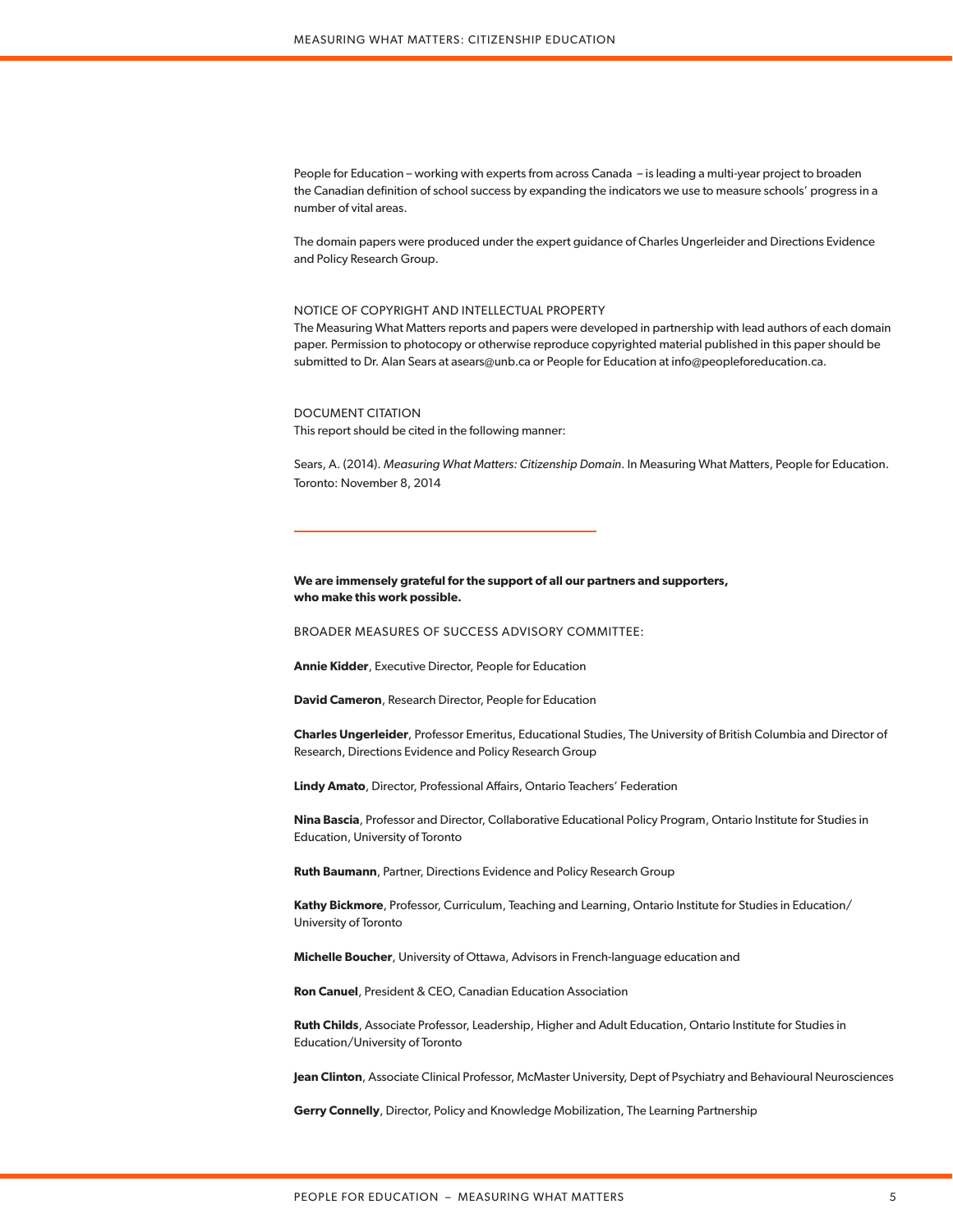**J.C. Couture**, Associate Coordinator, Research, Alberta Teachers' Association

**Fiona Deller**, Executive Director, Policy and Partnerships, Higher Education Quality Council of Ontario

**Kadriye Ercikan**, Professor, Measurement, Evaluation and Research Methodology, University of British Columbia

**Bruce Ferguson**, Professor of Psychiatry, Psychology, Dalla Lana School of Public Health, University of Toronto; Community Health Systems Research Group, SickKids

**Joseph Flessa**, Associate Professor, Leadership, Higher and Adult Education, Ontario Institute for Studies in Education, University of Toronto

**Joan M. Green**, O.Ont., Founding Chief Executive Officer of EQAO, International Education Consultant

**Andy Hargreaves**, Thomas More Brennan Chair, Lynch School of Education, Boston College

**Eunice Eunhee Jang**, Associate Professor, Department of Applied Psychology & Human Development, Ontario Institute for Studies in Education, University of Toronto

**Christopher Kotz**, Senior Policy Advisor, Ontario Ministry of Education

**Ann Lieberman**, Stanford Centre for Opportunity Policy in Education, Professor Emeritus, Teachers College, Columbia University

**John Malloy**, Director of Education, Hamilton-Wentworth District School Board

**Roger Martin**, Premier's Chair on Competitiveness and Productivity, Director of the Martin Prosperity Institute, Rotman School of Management, University of Toronto

**Ayasha Mayr Handel**, Ontario Ministry of Children and Youth Services

**Catherine McCullough**, former Director of Education, Sudbury Catholic District School Board

**Robert Ock**, Healthy Active Living Unit, Health Promotion Implementation Branch, Health Promotion Division, Ontario Ministry of Health

**Charles Pascal**, Professor, Ontario Institute for Studies in Education, University of Toronto, **Jennifer Riel**, Associate Director, Desautels Centre for Integrative Thinking, Rotman School of Management, University of Toronto

**Joanne Robinson**, Director of Professional Learning, Education Leadership Canada, Ontario Principals' Council

**Bruce Rodrigues**, Chief Executive Officer, Ontario Education Quality and Accountability Office

**Pasi Sahlberg**, Director General, Centre for International Mobility and Cooperation, Finland

**Alan Sears**, Professor of social studies and citizenship education, University of New Brunswick

**Stuart Shanker**, Research Professor, Philosophy and Psychology, York University; Director, Milton and Ethel Harris Research Initiative, York University; Canadian Self-Regulation Initiative

**Michel St**. Germain, University of Ottawa, Advisors in French-language education

**Kate Tilleczek**, Professor and Canada Research Chair, Director, Young Lives Research, University of Prince Edward Island

**Rena Upitis**, Professor of Education, Queen's University